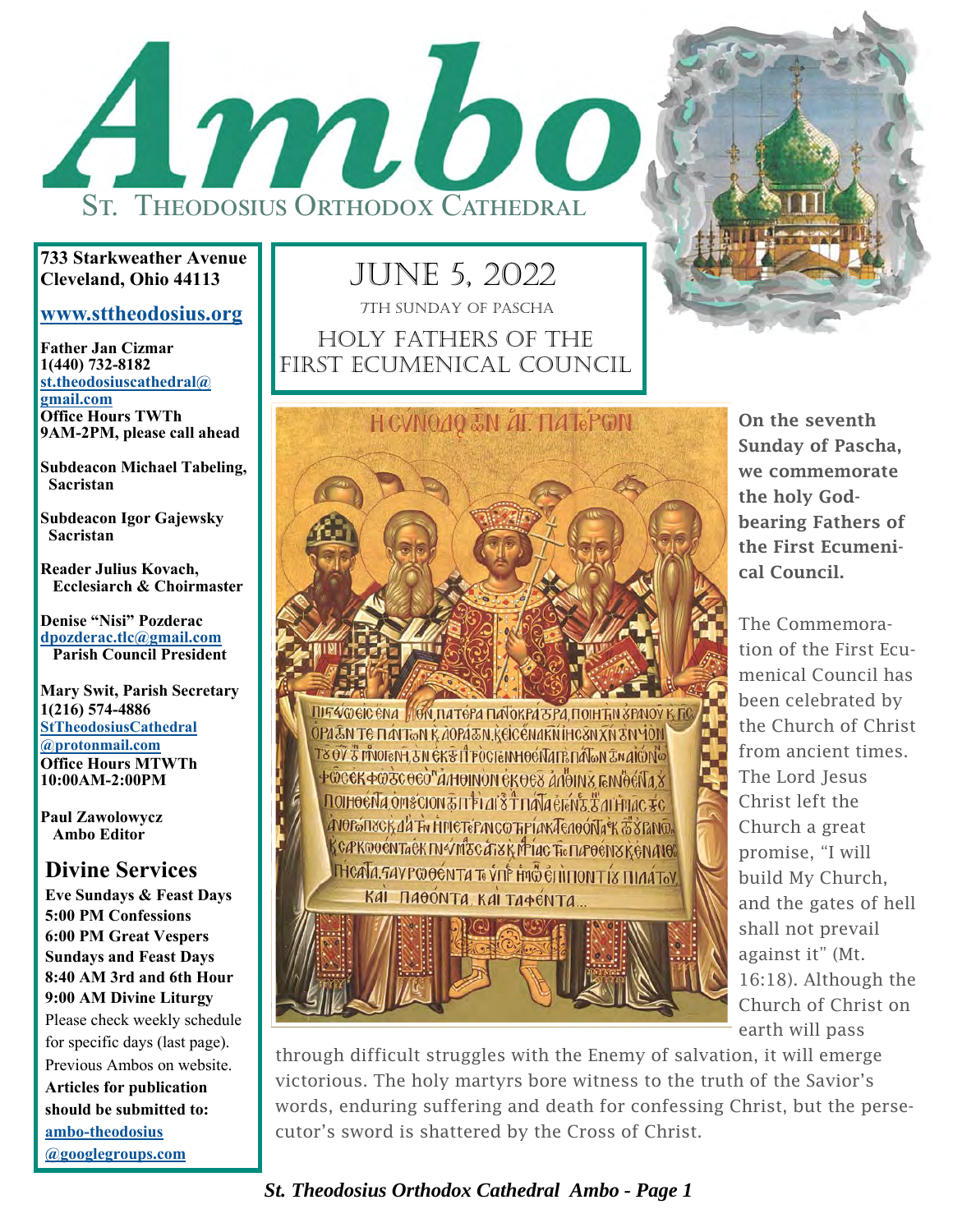Persecution of Christians ceased during the fourth century, but heresies arose within the Church itself. One of the most pernicious of these heresies was Arianism. Arius, a priest of Alexandria, was a man of immense pride and ambition. In denying the divine nature of Jesus Christ and His equality with God the Father, Arius falsely taught that the Savior is not consubstantial with the Father, but is only a created being.

A local Council, convened with Patriarch Alexander of Alexandria presiding, condemned the false teachings of Arius. However, Arius would not submit to the authority of the Church. He wrote to many bishops, denouncing the decrees of the local Council. He spread his false teaching throughout the East, receiving support from certain Eastern bishops.

Investigating these dissentions, the holy emperor Constantine (May 21) consulted Bishop Hosius of Cordova (Aug. 27), who assured him that the heresy of Arius was directed against the most fundamental dogma of Christ's Church, and so he decided to convene an Ecumenical Council. In the year 325, 318 bishops representing Christian Churches from various lands gathered together at Nicea.

Among the assembled bishops were many confessors who had suffered during the persecutions, and who bore the marks of torture upon their bodies. Also participating in the Council were several great luminaries of the Church: Saint Nicholas, Archbishop of Myra in Lycia (December 6 and May 9), Saint Spyridon, Bishop of Tremithos (December 12), and others venerated by the Church as holy Fathers.

With Patriarch Alexander of Alexandria came his deacon, Athanasius [who later became Patriarch of but on the first Sunday after the first full moon of Alexandria (May 2 and January 18)]. He is called "the Great," for he was a zealous champion for the purity of Orthodoxy. In the Sixth Ode of the Canon for today's Feast, he is referred to as "the

thirteenth Apostle."

The emperor Constantine presided over the sessions of the Council. In his speech, responding to the welcome by Bishop Eusebius of Caesarea, he said, "God has helped me cast down the impious might of the persecutors, but more distressful for me than any blood spilled in battle is for a soldier, is the internal strife in the Church of God, for it is more ruinous."

Arius, with seventeen bishops among his supporters, remained arrogant, but his teaching was repudiated and he was excommunicated from the Church. In his speech, the holy deacon Athanasius conclusively refuted the blasphemous opinions of Arius. The heresiarch Arius is depicted in iconography sitting on Satan's knees, or in the mouth of the Beast of the Deep (Rev. 13).

The Fathers of the Council declined to accept a Symbol of Faith (Creed) proposed by the Arians. Instead, they affirmed the Orthodox Symbol of Faith. Saint Constantine asked the Council to insert into the text of the Symbol of Faith the word "consubstantial," which he had heard in the speeches of the bishops. The Fathers of the Council unanimously accepted this suggestion.

In the Nicean Creed, the holy Fathers set forth and confirmed the Apostolic teachings about Christ's divine nature. The heresy of Arius was exposed and repudiated as an error of haughty reason. After resolving this chief dogmatic question, the Council also issued Twelve Canons on questions of churchly administration and discipline. Also decided was the date for the celebration of Holy Pascha. By decision of the Council, Holy Pascha should not be celebrated by Christians on the same day with the Jewish Passover, the vernal equinox (which occurred on March 22 in 325).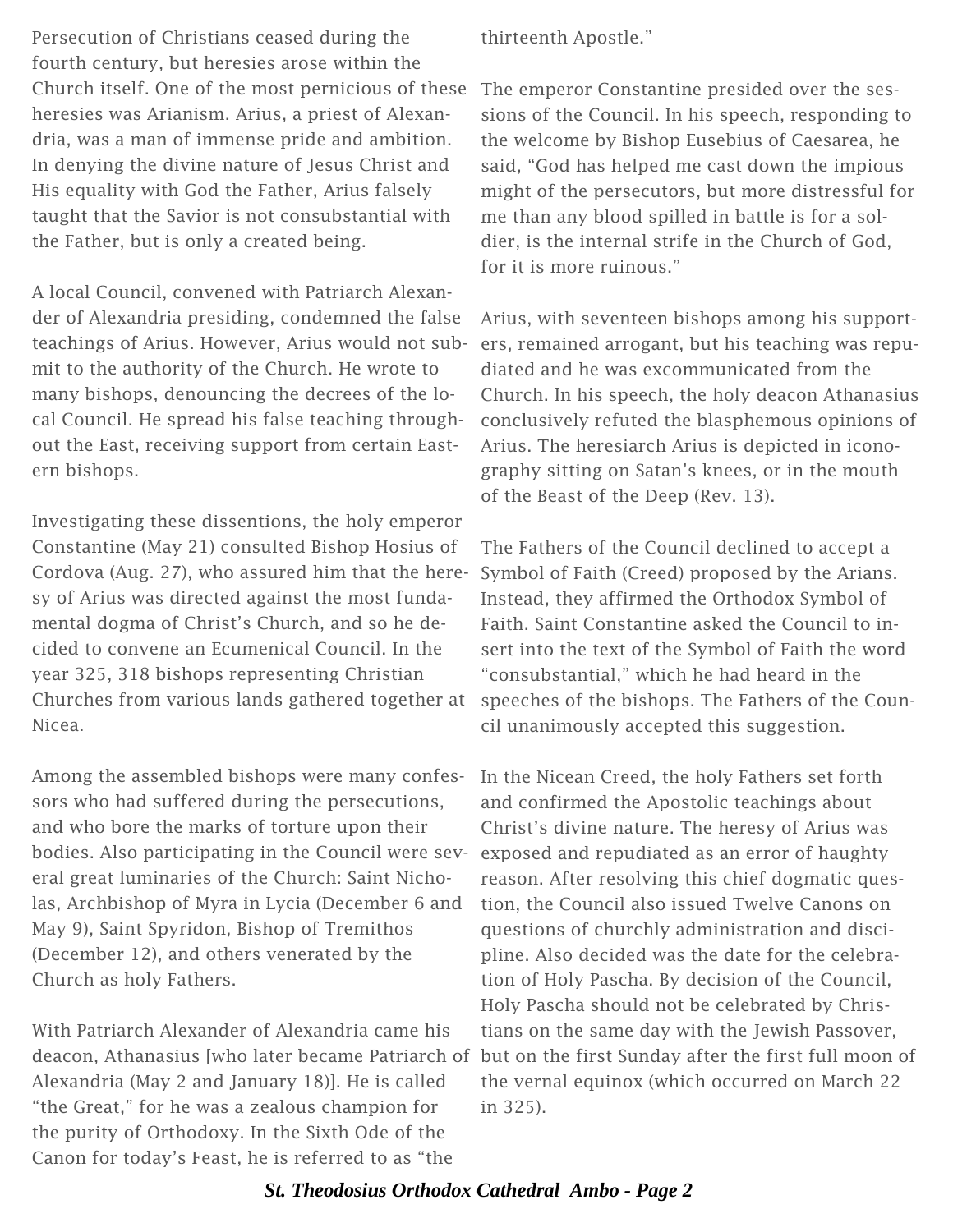### On Being a Voting Member

One of the criterion for voting in our parish is some amount of giving. We have noticed that there are some who give but have yet to arrange a church number or a Tithe.ly account. While we greatly appreciate these contributions, without some record such a donor cannot be considered a voting member. In order to track contributions we humbly ask that you speak with our secretary or Fr. Jan (see front of Ambo) about acquiring a church number and getting envelopes delivered to your address, or if you prefer, create a Tithe.ly account (see back of Ambo) that is affiliated with our parish within their system which works just as well. We ask this that you get the credit you deserve, both in terms of taxes as well as being able to vote in parish meetings.

#### **New Security System**

Our security system has been upgraded. Those who have a keys and need to access the Cathedral or our other buildings should contact Fr. Jan.

#### Faith Enrichment Returns

Classes will resume Thursday **June 9th, 16th, and 23rd**. We will meet at 11:00 AM. We will complete parts four, five, and six of our book.

Contact Subdeacon Leon for more information at 440 666-7601 or Reader Paul Pangrace 440 884-3115

# • CLEVELAND

## ST. HERMAN HOUSE

9th Annual Golf Classic June 27, 2022

The Tanglewood Club

11:30 AM Shotgun Start https://sainthermans.org/golf/

# **Golf For A Good Cause**

WE CAN'T WAIT TO SEE YOU!

Join St. Herman House - FOCUS Cleveland at the historic Tanglewood Club on June 27, 2022 for our 9th Annual Golf Classic. All proceeds help us carry out our mission to shelter and support homeless men on the path to well-being and independence and meet the basic needs of people in our community.

If you can't make it to our in person event, you can still bid on the amazing prizes at our Virtual Auction. We'll post a link to the auction items on Sunday, June 19.

#### INCOMPLETE RECORDS ISSUE

Fr. Jan has found that there are probably some missing records for Baptisms, Christmations, Marriages, or Funerals from January 2020 until April 2021. Please if you know about any performed sacrament during that time, contact him to record it in the Parish Metric Book. Thankyou.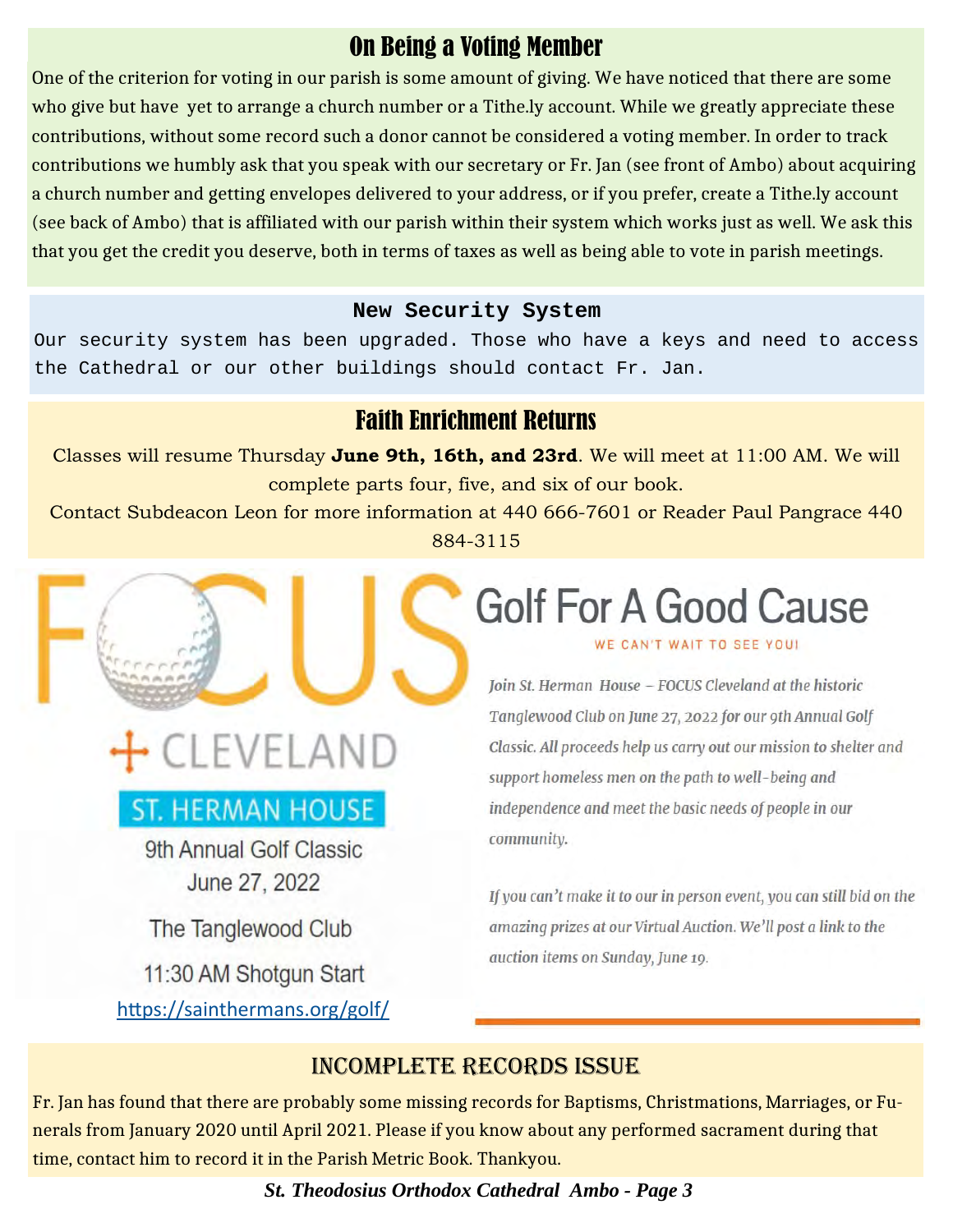#### The Apostle Paul expressed his desire in the letter to Timothy:

"I desire therefore that the men pray everywhere, lifting up holy hands, without wrath and doubting; in like manner also, that the women adorn themselves in modest apparel, with propriety and moderation." Every Christian man and woman should be dressed moderately, especially when attending church services. Due to the heat during the hot summer months, it's tempting to dress immodestly. But remember, our body is the temple of God therefore, we dress in a dignified manner that befits who we are in Christ.

#### EASTERN ORTHODOX WOMEN'S GUILD

Saturday, June 11, 2022 10:00 AM Monastery March 5095 Broadview Road Richfield Ohio 44286

Potluck picnic followed by book review See Karen or Subdeacon Leon for books or call 440 666-7538

#### **Attention: We are in need of a new auditor!**

Patricia Sankovic and Paul Pangrace stepped down from these positions, we are very thankful for their work. As of now, we have one auditor (Dennis Kovach), and we need one more. If you could help us as an auditor, please contact Fr. Jan, or Parish Council President Nisi Pozderac. Thank you!

## CHURCH SCHOOL—SCHEDULE CHANGE

### Church School meets at 4:45-5:45 PM, **June 11, 2022**

The June Church School class is now scheduled for Saturday June 11. We will all meet together

and work on hand made decorations for The Feast of Pentecost. *Pizza will be provided*.

After a long break, we will resume supplying the Moms First program at **Merrick House** with 20 bags of groceries a month. I'm hoping we can still roughly fill a grocery bag for \$10, but any contribution is welcome and appreciated. Envelopes for donations can be found in the church foyer, or see Dan Morris. Thank you for generosity. Thank you for generosity.

### VISITATIONS

Fr. Cizmar would like to know who requires visitation. He is eager to visit those who might have gone a long time without visitation due to COVID, our absence of a rector, or for any reason at all. A key duty of a priest's ministry is to visit the sick and confined, those unable to attend the holy services for any reason. He asks that we use the contact number provided should we need anything from him. His phone number and email address are printed on the front of every Ambo, and are repeated here:

Father Jan Cizmar - 1(440) 732-8182 - **st.theodosiuscathedral@ gmail.com**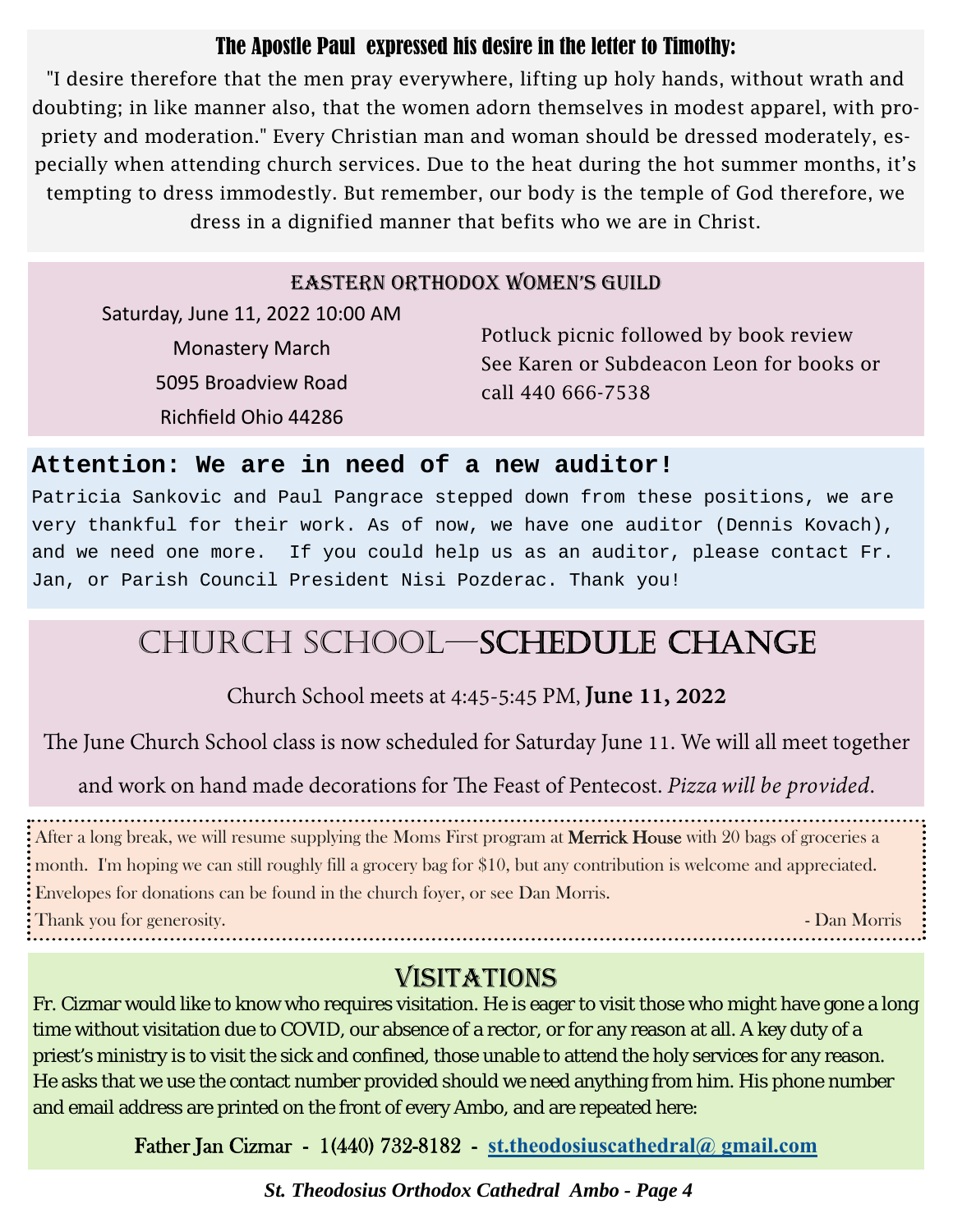

In Honor of

# **The Very Reverend Alexander Garklavs**

Please join in his Retirement Celebration

Sunday, the nineteenth of June 2022 12:00-3:00 p.m.

Woodside Event Center at St. Michael's 5025 E. Mill Rd. Broadview Heights, Ohio

Choice of Champagne Chicken or Beef Tips Tickets \$40.00 includes luncheon & cocktails (No charge for children under 10)

Tickets available beginning May 15th during coffee hour or Contact Jewelann Stefanar (216-402-8599) or Rita Bellack (330-204-9513)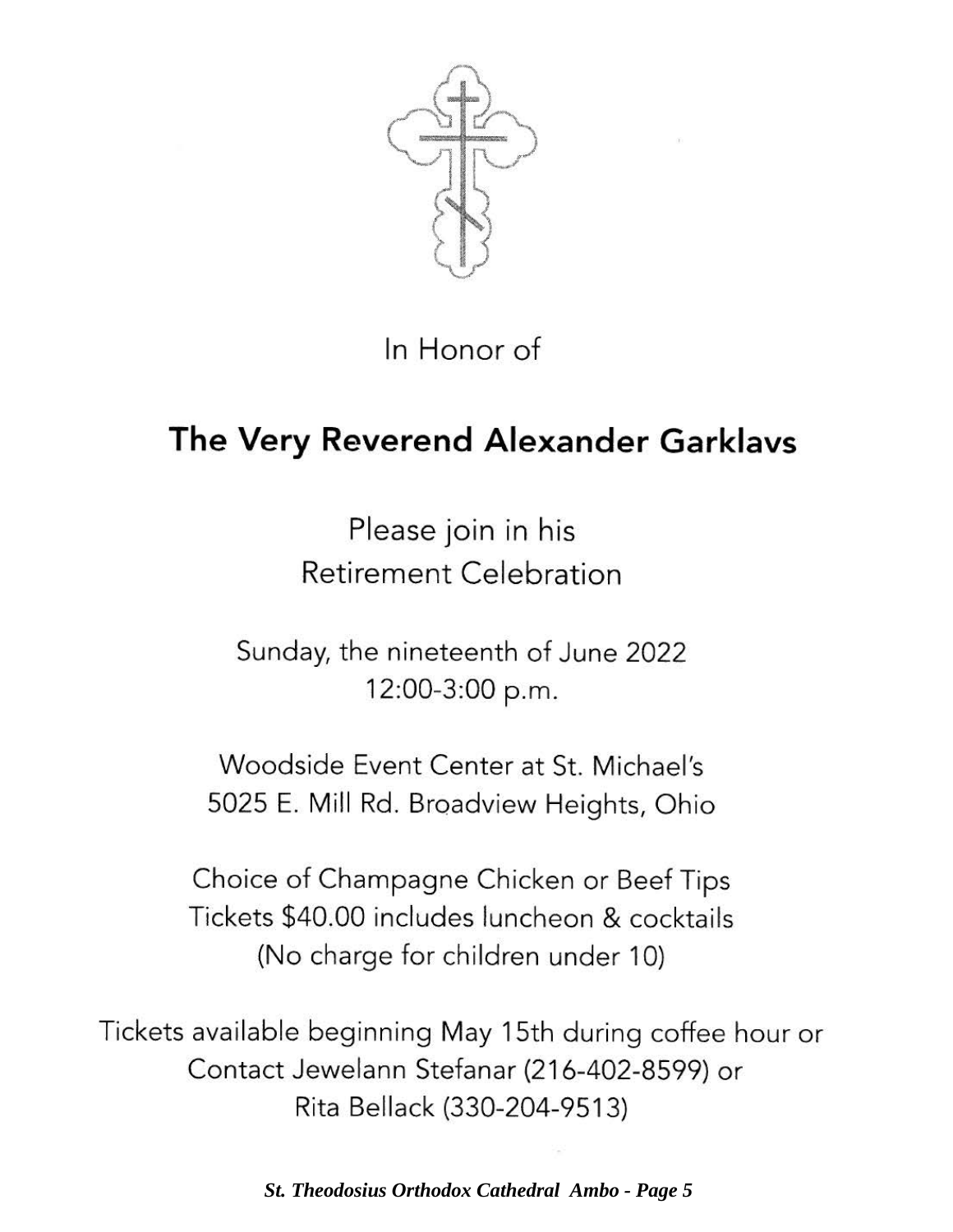# St. Vladimir's Orthodox Summer Camp



2795 Wakefield Creek Road Farmdale, OH 44417



St. Vladimir's Summer Camp offers three different sessions.

|           | Session 1      | Session 2        | Session 3        |
|-----------|----------------|------------------|------------------|
| When      | July 3-9, 2022 | July 10-16, 2022 | July 17-23, 2022 |
| Ages      | $8 - 12$       | $10 - 17$        | $13 - 17$        |
| Also Know | Ohio Younger   | Junior Olympics  | Ohio Older       |

Sessions 1& 3 are focused around crafts and service projects. Each camp week has a theme for the week and crafts and fun with father focus the learning times around that theme.

Session 2 is *a* sports *based camp* in which we *also* tie orthodox learning lessons with the resident priest into the week. We encourage Orthodox fellowship and encourage the campers to cheer on everyone. Trying to teach the *campers* that winning is *more* than *medals,*  trophies *and* scores!

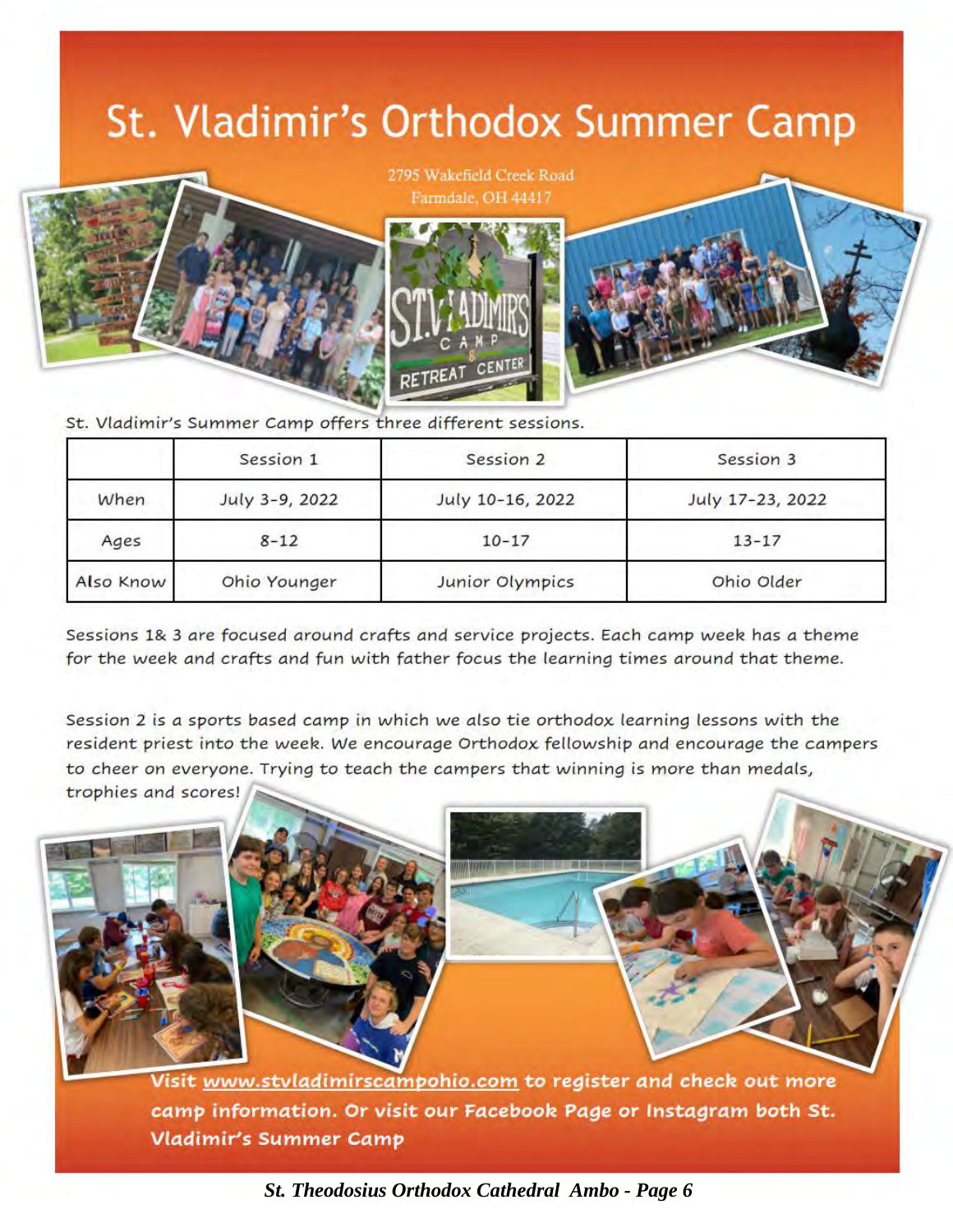# **SERBIAN** GOLF OUTING **DINNERAND MUSIC SATURDAY,July 9,** 2022

Net proceeds for the SERBIAN CULTURAL GARDEN



and Coffee 18 Holes Golf and Cart Italian Luncheon Prizes \* Music \* **Dinner** 

## **SCRAMBLE FORMAT**

SLEEPY HOLLOW GOLF COURSE 9445 Brecksville Road Brecksville, Ohio 44141

| TIME       | EVENT                               |  |  |
|------------|-------------------------------------|--|--|
| 10:00 a.m. | Registration (with a shot of Slivo) |  |  |
| 11:00 a.m. | Tee time from front and back nines  |  |  |
| 6:00 p.m.  | Dinner, Music and Awards            |  |  |

**Winning** foursome receives a catered dinner for 8 at The Serbian Cultural Garden in Rockefeller Park OR a cash prize

St. Sava Serbian Orthodox Church 2151 WestWallings Rd., Broadview Hts., OH 44147 Non-golfing spouses, friends and guests welcome! \$35.00 includes Dinner, Prizes and Music!



Checks payable to the: *Serbian Golf Outing*  Mail to: Serbian Cultural Garden, P. 0. Box 91896, Cleveland, Ohio 4410 I CHECKS TO BE RECEIVED NO LATER THAN JUNE 30, 2022 For further information, call (216) 716-4305 or email amaoff ice80@gmail.com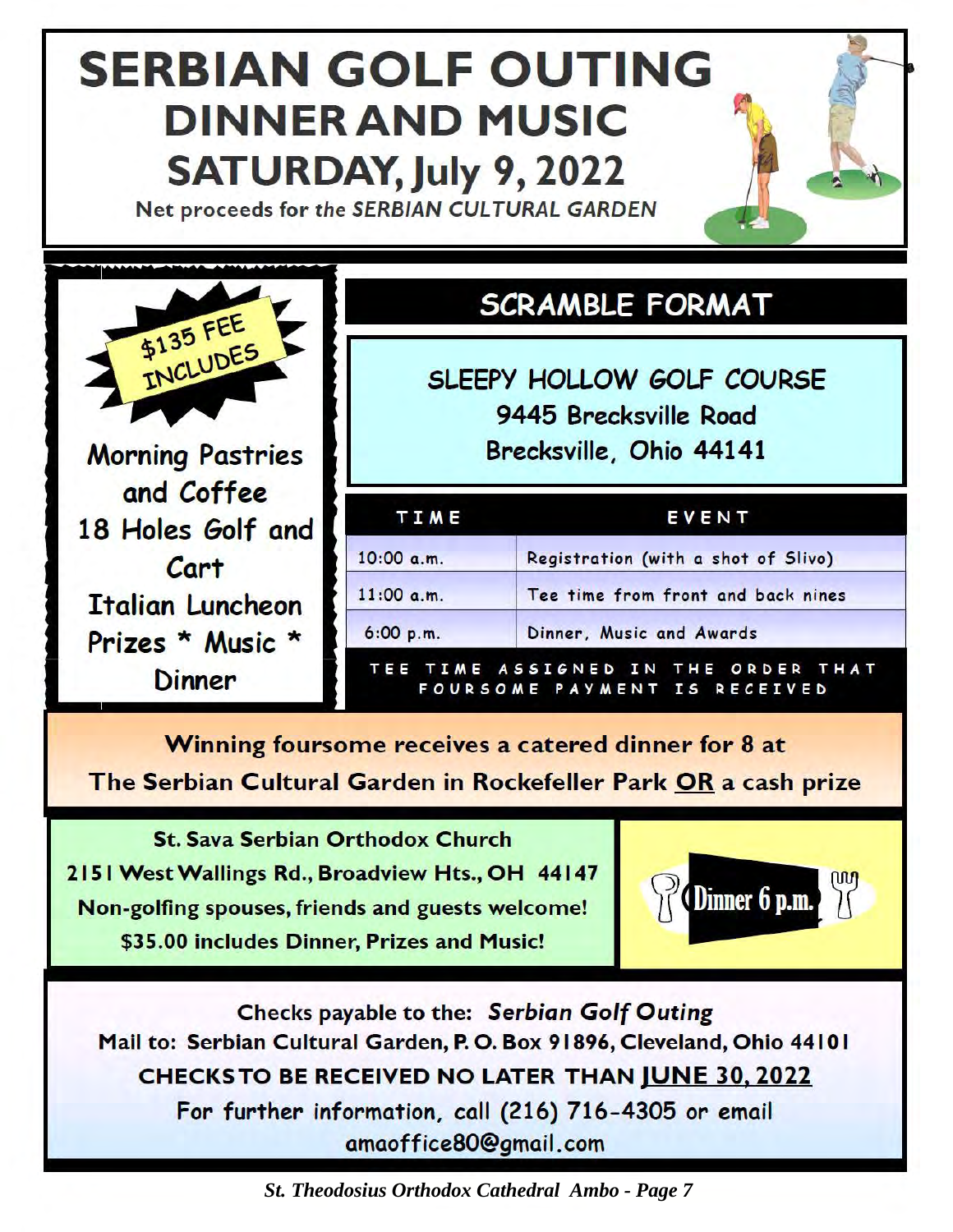#### *PRAYER REQUESTS*

#### *as of 6/5/2022*

*Departed:* 

**Metropolitan Hilarion Stanislav**

*Special Intentions:* **Deacon Pau**l Mitchell (*Tom Mitchell's father*) **Subdeacon Theodore** Lentz **Reader Paul** Pangrace **Reader Frank** Tkacz **Reader Ron** Latre *(cousin of Felons)* **Reader Haralambos**

**Dan** Boerio **Jennifer** Boerio **Horia** Dascalescu *(Lavinia's brother)*  **Diane** Kearsey *(Janice Tkacz's Sister )* **Janice** Tkacz **Eleanor** Wachovec *(friend of Karen Felon )*  **Rachel** Ohlin *(relative of Tatiana )*  **Erin** Zawolowycz **Mickey** O'Brien *(friend of Arlene )* **Joe** Czajkowski *(son of Jerry )*  **Carol** Nielsen *(Paul Pangrace's sister)*  **Matthew** Ponomarenko **Virginia** Medvec **Stephen** Chwalyk **Child Benjamin** Udell *(son of Michael and Lacey )* 

**Jeffrey** Parhamovich *(brother of Karen Felon )* **Maggie** Parhamovich *(sister-in-law of Karen Felon )*  **Margaret** "Peg" Peyton (Cathy's aunt ) **Kristin** Robinson *(friend of Nicholas Kozak )* **Jean** Woycitzky Thompson *(Frank's cousin )*  **Child Anna Marie** Luvison *(daughter of Matthew & Katie (Ellis) Luvison)*  **Martha** Musil *(mother of Linda Kovach )* **Michael** Bowman *(Lydia Mytrohovich's neighbor)* **Debra** Parhamovich *(sister of Karen Felon )* **Grace Mary** Parhamovich *(mother of Karen Felon )* **Peter Andrew** Mytrohovich **Robbie** Prock **Gayle** Vidovich **Phyllis** Gindlesperger **Jeremy & Yvonne & unborn child Alex** Medvec *(nephew of Virginia Medvec )*  **Laura Lisa** Theodore **Arlene** Czajkowski **Athina** Please submit names to the Prayer List by emailing them to ambo-theodosius@googlegroups.com

> Names remain on the list for 30 days unless requested otherwise.